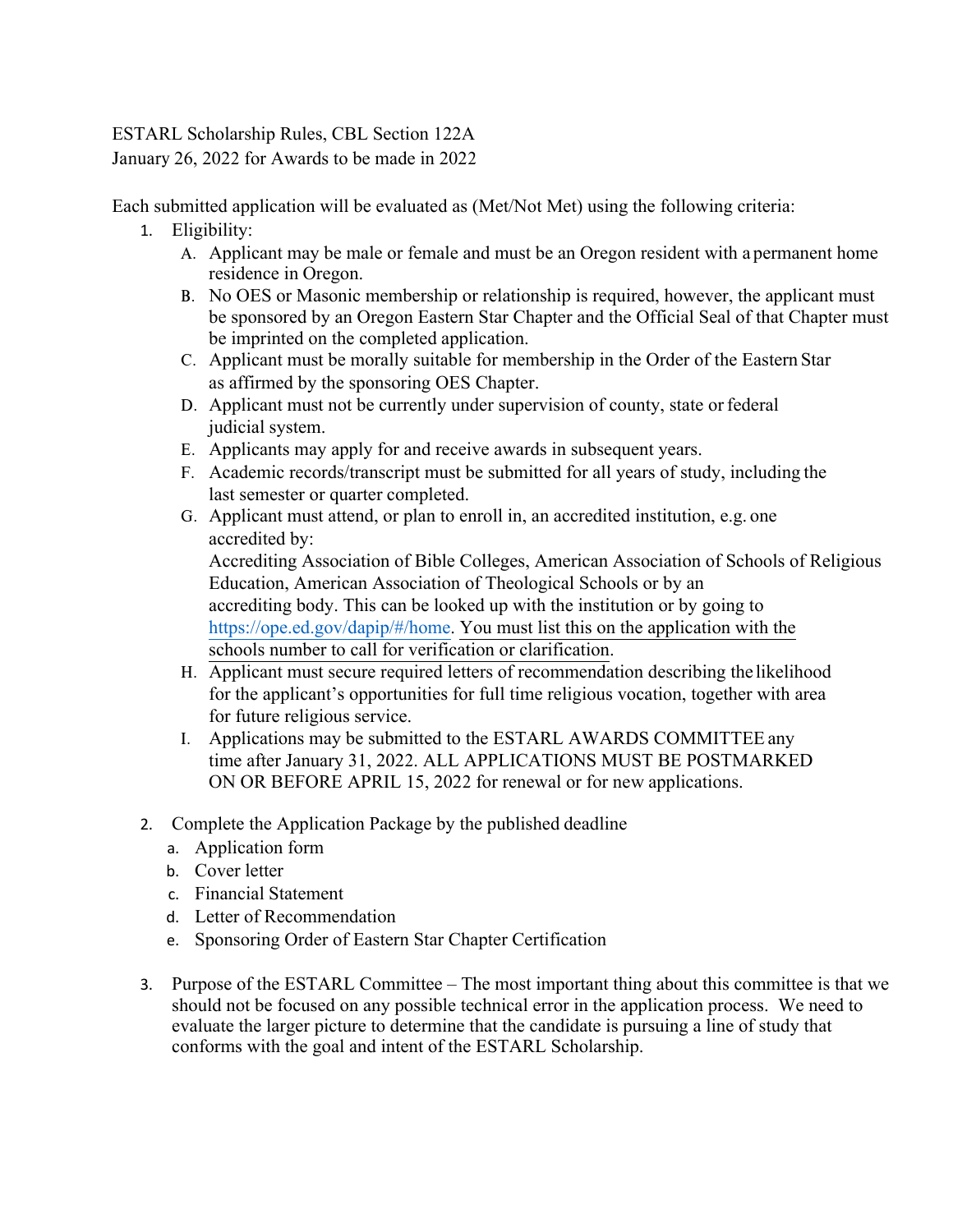- 4. Process of the Scholarship Committee
	- a. The Scholarship Committee reviews applications on a rolling basis.
	- b. If an application is received prior to the deadline and the packet is determined to be incomplete, the Scholarship Committee will make an effort to contact the applicant to cure the deficiency.
	- c. Following the close of the application period, the Committee prepares a list of all the applicants who submitted a complete application package by the deadline and met all the eligibility requirements.
	- d. The Grand Treasurer will provide the committee with the amount available to be awarded. Winners will be determined by the following criteria:
		- i. Review of the committee
		- ii. Academic standing, grade point average
		- iii. Letters of recommendation iv. Financial need
		- e. Selection and determination of the award amounts will be as follows:
			- i. Scholarships will be split into categories depending on how many applicants.
				- 1. Scholarship 1 will be given to a new applicant and will receive no more than up to 50% of the overall available amount
				- 2. Scholarship  $2+$  will be given to a new or renewing applicant(s) and it will be split between the remaining funds.
	- f. This list is ratified by the ESTARL Scholarship Committee as the scholarship recipients for the year and submitted to the Finance Committee and WGM (CBL 122A) for final approval.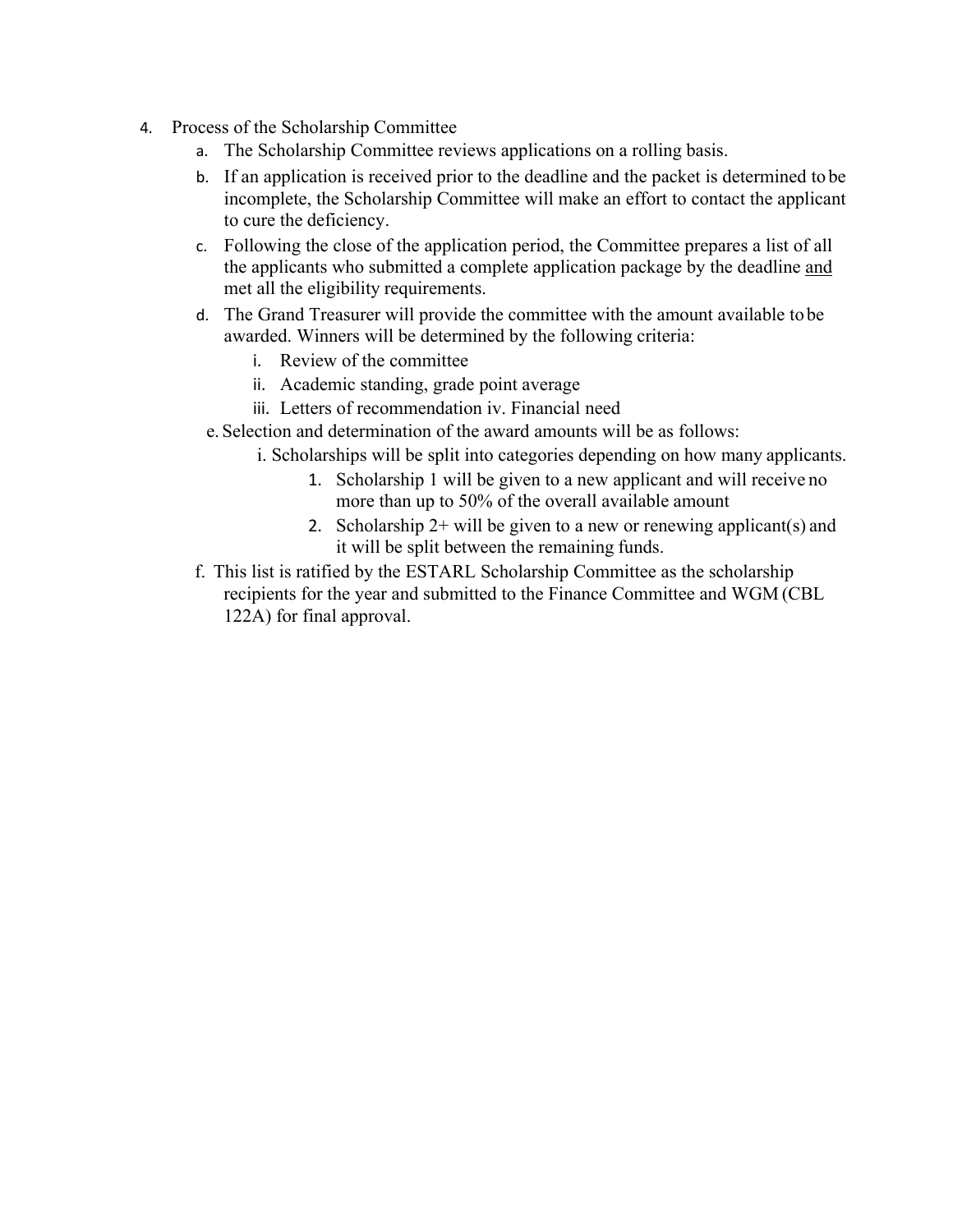# **EASTERN STAR TRAINING AWARDS FOR RELIGIOUS LEADERSHIP (ESTARL) GRAND CHAPTER OF OREGON, ORDER OF THE EASTERN STAR**

#### **Document # Name Needed for Needed for Submission** 1 Cover Letter No 2 Contents List No 3 Chapter Info No 4 Rules of E.S.T.A.R.L. Awards No 5 Application Form Yes 6 Sponsoring Order of Eastern Star Chapter Certification Yes 7 ESTARL Scholarship awards: financial Statement Yes 8 Letter of Recommendation format and information (this document itself is not needed but multiple recommendations are needed) No

#### **Contents**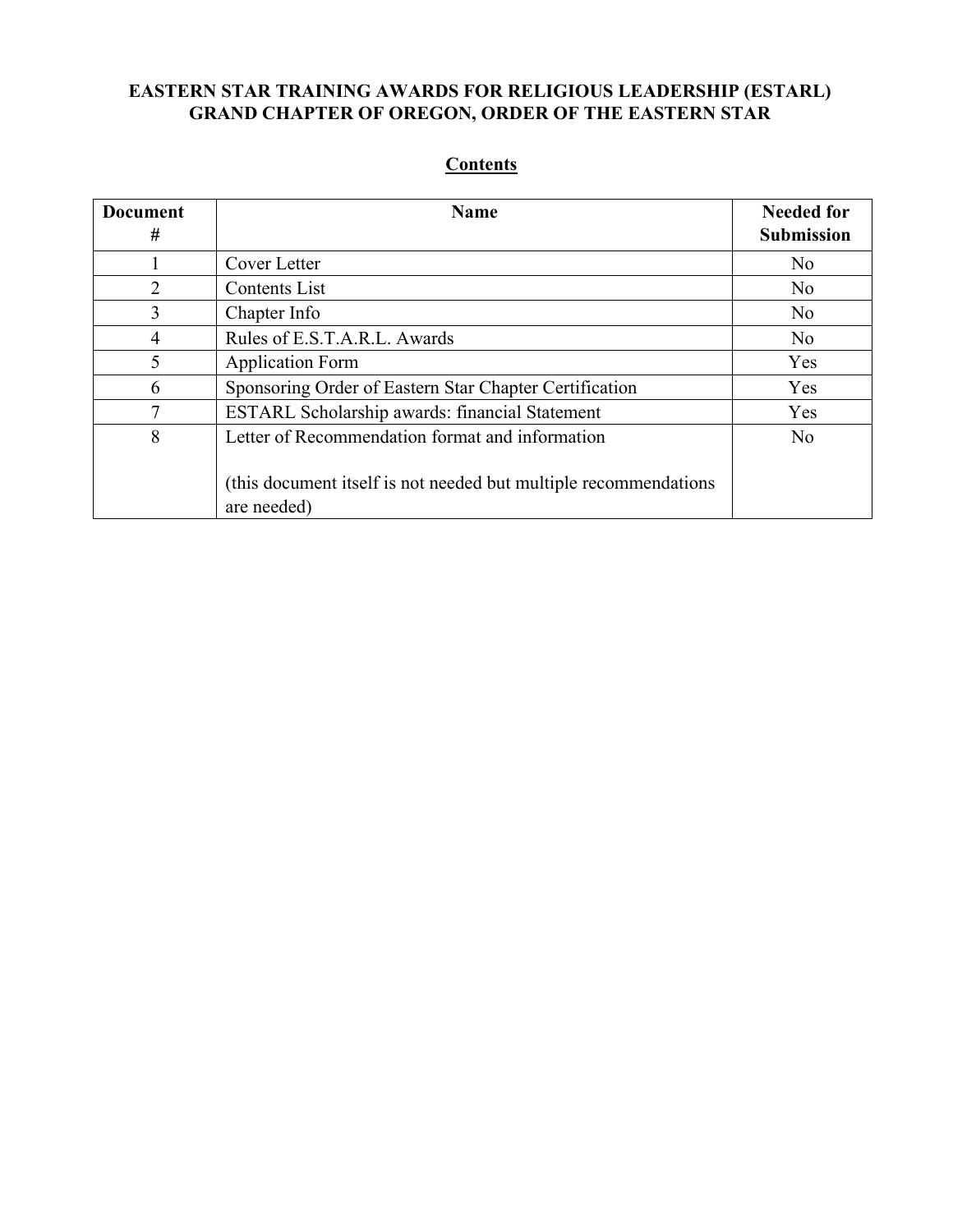#### **GRAND CHAPTER OF OREGON ORDER OF THE EASTERN STAR**

# **Cover Letter for ESTARL Applicant's**

Thank you for your interest in the Eastern Star Training Awards for Religious Leadership (ESTARL) scholarship program. The Order of the Eastern Star is the largest fraternal organization in the world to which both men and women may belong. Its purposes are beneficent, and it places great value on education. Eastern Star Training Awards for Religious Leadership (ESTARL) is one of the oldest of several major scholarship funds that the Order sponsors. The Committee seeks candidates that are of excellent moral character, who emulate those characteristics of leadership that can serve the institution or profession, to which the applicant aspires.

As an applicant for the ESTARL scholarship, you will need to have your application sponsored by a local chapter of the Eastern Star. Please set up a meeting with one of our chapters. In the application, you will find resources to identify and make contact with a local chapter near you. This meeting is to give each; the applicant and the sponsoring organization, an opportunity to learn about each other and to verify that the applicant meets the values and spirit of this scholarship. You may share with the chapter any info you like but all confidential items, such as financial information, is not required for sponsorship. We ask that you share your academic and social services achievements as this will better assist us in getting to know you and your vision for serving in a religious leadership role. If the chapter decides to sponsor you, they we will give you a completed SPONSORING ORDER OF EASTERN STAR CHAPTER CERTIFICATION (which is included in this packet for you to take and have completed). They may also give a letter of recommendation to you in a sealed envelope for inclusion in the application packet but it is not required.

Enclosed you will find a list of all needed forms, the forms themselves, information on how to reach the committee, and find a local chapter. All information will be treated confidentiality. All forms must be submitted to the committee for review. Any incomplete applications will be disqualified from consideration.

Thank you for your thoughtful consideration and response to this request. Please to not hesitate to contact the E.S.T.A.R.L. committee if you have questions.

Stacey Gersbach, Chairman E.S.T.A.R.L Committee, Oregon Order of the Eastern Star Phone: (541) 51-1162 Email: stacey.gersbach@gmail.com 80011 Agnew Rd Hermiston, OR. 97838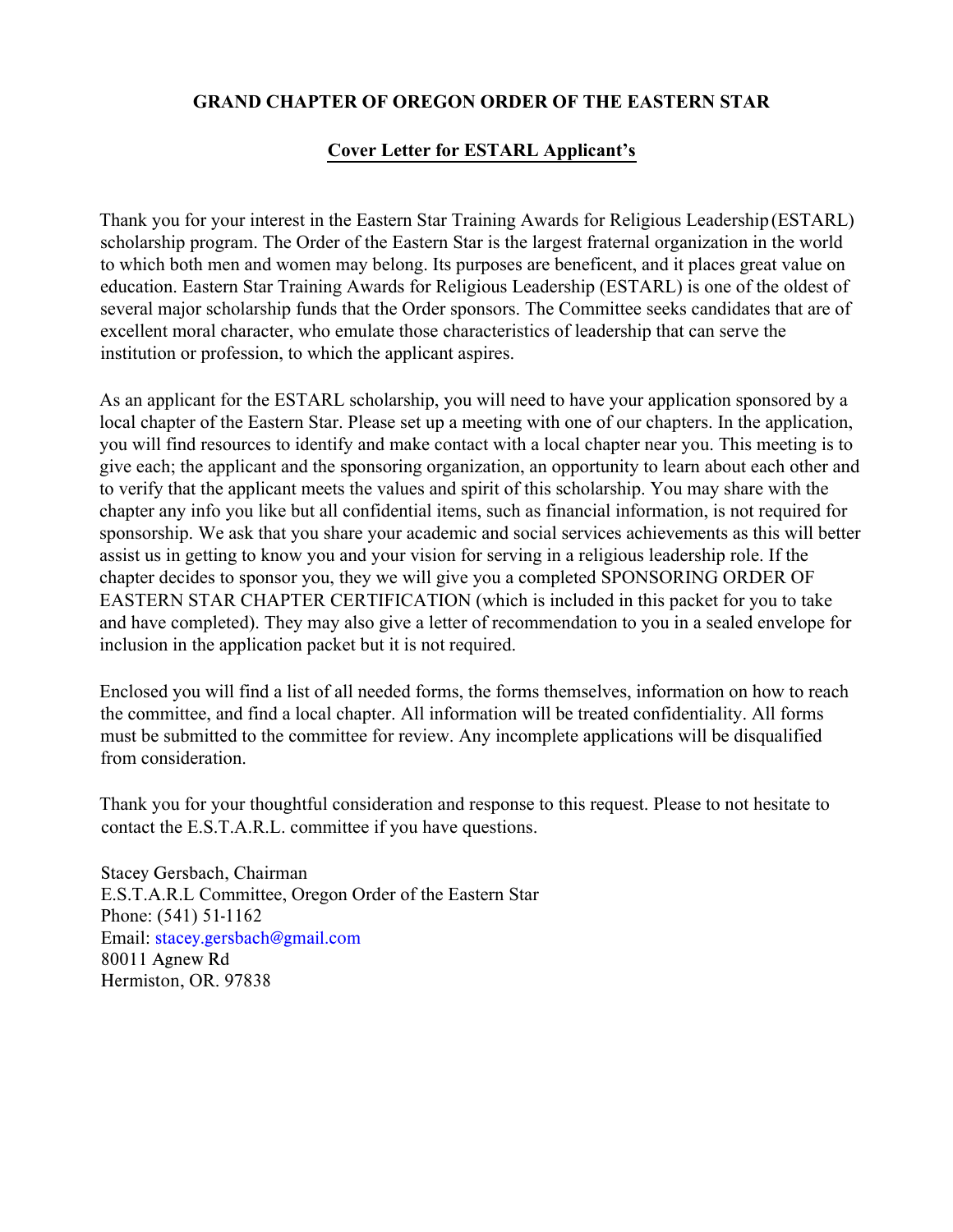### **EASTERN STAR TRAINING AWARDS FOR RELIGIOUS LEADERSHIP (ESTARL) GRAND CHAPTER OF OREGON, ORDER OF THE EASTERN STAR**

# **Chapter Info**

This document is to help you find a chapter to sponsor your application. The most up to date info can be found at http://www.oregonoes.org/chapter\_links.html. Once you have found a chapter that is near your location. Please contact: Stacey Gersbach, Chairman. stacey.gersbach@gmail.com (541) 571-1162

She should be able to get you a contact with that local chapter.

| City                 | Name                | City             | Name                      |
|----------------------|---------------------|------------------|---------------------------|
| Albany               | Barzillai #16       | Medford          | Reames $# 66$             |
| <b>Baker City</b>    | Esther $\#$ 11      | Milton-Freewater | Loyalty # $47$            |
| Beaverton            | Beaver $\#$ 106     | Milwaukie        | Daphne #139               |
| <b>Brooks</b>        | Gervais # $118$     | Newberg          | Newberg #55               |
| Canby                | Laurel $# 113$      | <b>Nyssa</b>     | Golden Rule #131          |
| Clatskanie           | Wabanang #127       | Oakland          | Oakland #91               |
| Coos Bay             | Doric # $53$        | Ontario          | Star # $69$               |
| <b>Cottage Grove</b> | Cottage Grove #4    | Pendleton        | Bushee #19                |
| Creswell             | Creswell Star #96   | Portland         | Valiant-Sellwood #92      |
| Dallas               | Naomi#22            | Portland         | Mt Scott $#110$           |
| Drain                | North Star #121     | Portland         | Friendship Rose #148      |
| Elgin                | Blue Mountain #52   | Portland         | Parkrose #151             |
| Eugene               | Meridian #179       | Prineville       | Central Oregon #23        |
| <b>Forest Grove</b>  | Forest #42          | Redmond          | Redmond #109              |
| <b>Forest Grove</b>  | Home Star #187      | Reedsport        | Martha #48                |
| <b>Grants Pass</b>   | Josephine #26       | Rogue River      | Rogue River Daylight #186 |
| Hermiston            | Queen Esther #101   | Roseburg         | Roseburg $# 8$            |
| Hillsboro            | Tualatin $#31$      | Salem            | Trinity # $175$           |
| Independence         | Adah $#34$          | Seaside          | Maple $# 95$              |
| Jacksonville         | Adarel # $3$        | Sheridan         | Sheridan $#89$            |
| Jefferson            | Euclid $#70$        | <b>St Helens</b> | Mizpah $#30$              |
| Joseph               | Joseph's Valley #50 | Sumpter          | Alpine $#82$              |
| Kerby                | Western Star # 64   | Tigard           | Tigard Orenomah #174      |
| <b>Klamath Falls</b> | Aloha $# 5$         | Tillamook        | Silver Wave #18           |
| La Grande            | Hope #13            | Turner           | Victoria #76              |
| Lake Oswego          | Pioneer #28         | Union            | Grande Ronde Valley #49   |
| Lebanon              | Marguerite $#60$    | Woodburn         | Evergreen $#41$           |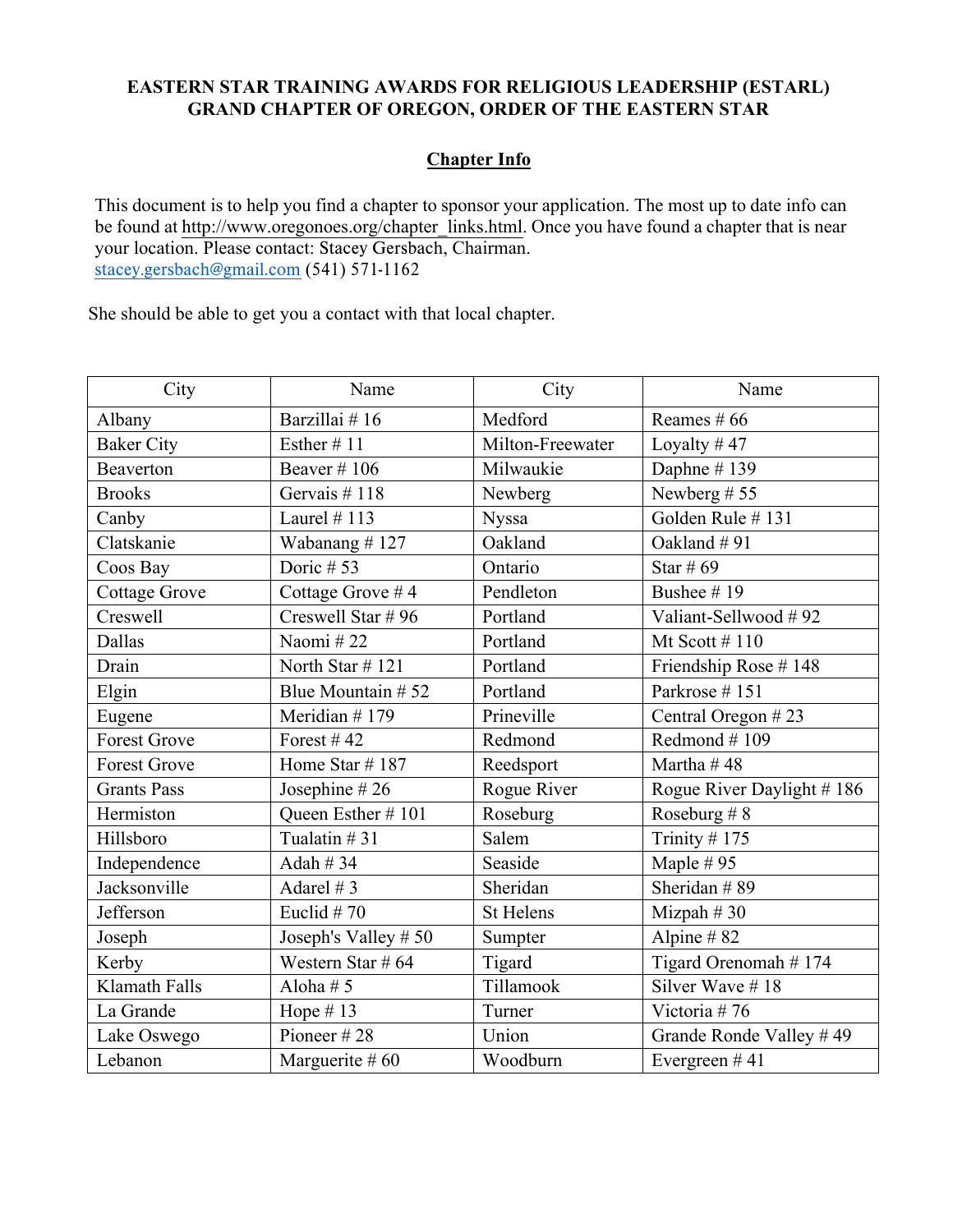

# **ORDER OF THE EASTERN STAR GRAND CHAPTER OF OREGON**

# **202**1**-202**2 **RULES OF ESTARL AWARDS**

### A PROSPECTIVE APPLICANT MAY REQUEST AN APPLICATION PACKET FROM THE OREGON GRAND CHAPTER OFFICE AT ANY TIME TO ALLOW AMPLE TIME TO DETERMINE ELIGIBILITY AND FULLY COMPLETE REQUIREMENTS FOR THE AWARD.

- 1. Applicant may be male or female and must be an Oregon resident with a permanent home residence in Oregon.
- 2. No OES or Masonic membership or relationship is required, however, the applicant must be sponsored by an Oregon Eastern Star Chapter and the Official Seal of that Chapter must be imprinted on the completed application.
- 3. Applicant must be morally suitable for membership in the Order of the Eastern Star as affirmed by the sponsoring OES Chapter.
- 4. Applicant must not be currently under supervision of county, state or federal judicial system.
- 5. Applicants may apply for and receive awards in subsequent years.
- 6. Academic records/transcript must be submitted for all years of study, including the last semester or quarter completed.
- 7. Applicant must attend, or plan to enroll in, an accredited institution, e.g. one accredited by Accrediting

Association of Bible Colleges, American Association of Schools of Religious Education, American Association of Theological Schools or by an accrediting body. This can be looked up with the institution or by going to https://ope.ed.gov/dapip/#/home. You must list this on the application with the school's number to call for verification or clarification.

- 8. Applicant must secure required letters of recommendation as well as a statement from a denominational leader who can describe the likelihood for the applicant's opportunities for full time religious vocation, together with area for future religious service.
- 9. Application may be submitted to the chairman of the ESTARL AWARDS COMMITTEE anytime after January 31st, 2022. **ALL APPLICATIONS MUST BE POSTMARKED ON OR BEFORE APRIL 15, 202**2 for renewal or for new applications.

Questions or requests for information or clarification should be sent to the ESTARL Chairperson

The applicant should use the list at the bottom of the application to determine that he or she has all the material required and send the completed form, records, letters of recommendation, and financial statement in one (1) envelope to:

Stacey Gersbach, Chairman E.S.T.A.R.L Committee, Oregon Order of the Eastern Star Phone: (541) 571-1162 Email: stacey.gersbach@gmail.com 80011 Agnew Rd Hermiston, OR. 97838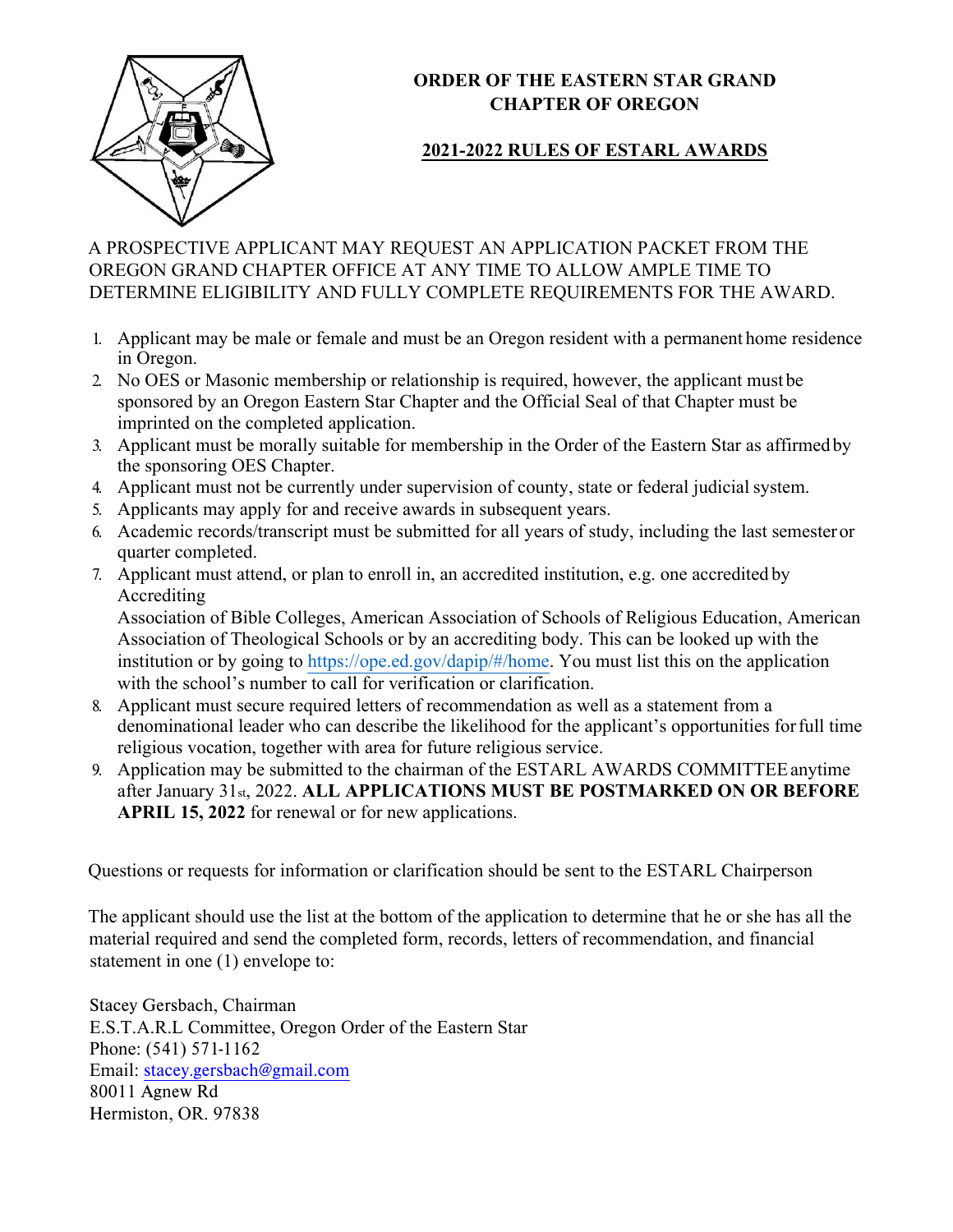#### **EASTERN STAR TRAINING AWARDS FOR RELIGIOUS LEADERSHIP (ESTARL) GRAND CHAPTER OF OREGON, ORDER OF THE EASTERN STAR**

### **APPLICATION FORM**

| 1. |                                                                                                                                             |                                                                                                                  |                  |  |
|----|---------------------------------------------------------------------------------------------------------------------------------------------|------------------------------------------------------------------------------------------------------------------|------------------|--|
|    | Last                                                                                                                                        | First                                                                                                            | Middle           |  |
|    |                                                                                                                                             |                                                                                                                  |                  |  |
| 2. | Address to which notification of Committee action should be mailed:                                                                         |                                                                                                                  |                  |  |
|    | Are you a legal resident of Oregon?<br>Home Address if Different than above:                                                                |                                                                                                                  | Oregon Permanent |  |
|    |                                                                                                                                             | ,我们也不会有什么。""我们的人,我们也不会有什么?""我们的人,我们也不会有什么?""我们的人,我们也不会有什么?""我们的人,我们也不会有什么?""我们的人                                 |                  |  |
|    | Any other forms of communication:                                                                                                           |                                                                                                                  |                  |  |
| 3. |                                                                                                                                             |                                                                                                                  |                  |  |
|    | Name, address and phone number of institution you plan to attend or are attending. Please include<br>denomination if applicable:            | ,我们也不会有什么。""我们的人,我们也不会有什么?""我们的人,我们也不会有什么?""我们的人,我们也不会有什么?""我们的人,我们也不会有什么?""我们的人                                 |                  |  |
|    |                                                                                                                                             | and the control of the control of the control of the control of the control of the control of the control of the |                  |  |
| 4. | Names of college, university, and/or divinity schools you have attended previously (include<br>addresses and denomination (if applicable)): |                                                                                                                  |                  |  |
| 5. |                                                                                                                                             |                                                                                                                  |                  |  |
| 6. | Status in school as of <b>September 2021</b> ,: (freshman, sophomore, junior, etc.)                                                         |                                                                                                                  |                  |  |
| 7. | Estimate length of time (after this school year, if enrolled), it will take you to earn your degree:                                        |                                                                                                                  |                  |  |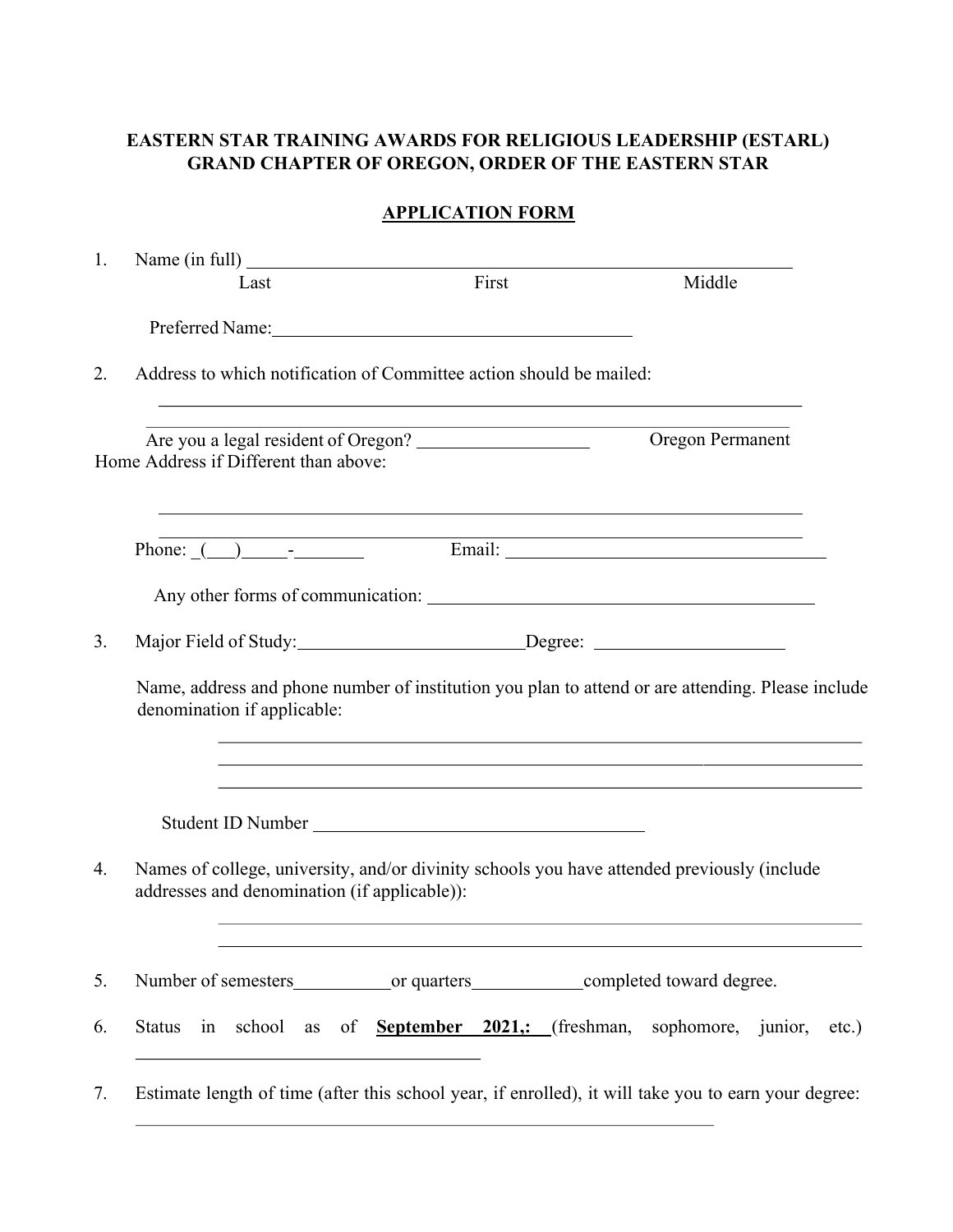| For what vocation or specialty are you preparing?                                 | Specify |
|-----------------------------------------------------------------------------------|---------|
| or describe one or more particular areas of religious services you wish to enter. |         |
|                                                                                   |         |

| 9. Do you plan to make this your lifework? |  |
|--------------------------------------------|--|
|--------------------------------------------|--|

- 10. I am a member of (church, temple, mosque, etc) located at
- 11. Have you been or are you now the recipient of an ESTARL award? (List amount and year received):
- 12. Attach the Following items:
- **A.** A copy of full academic record/transcript, including last quarter or semester you were enrolled in college. **If this is a Renewal, Bring Records Up To Date.**
- B. Sealed Letter(s) of Recommendation from at least 1 but no more than 3 from the following list:
	- 1 Pastor/Minister/Clergy
	- 2 Other Religious Leader or key volunteer
	- 3 School Personnel, such as the Administrator of Faculty, Dean (Director) of School, Professor of your Department of Major, Dean of Students, or Advisor (Counselor) of the Institution you last attended.
- C. Personal Letter telling us why this scholarship will assist you in completing your academic goals, future endeavors and what campus and faith related activities you've been involved in.
- D. Financial Statement (Form enclosed)
- E. Certification from sponsoring Oregon OES Chapter with Chapter Seal.

### **ALL INFORMATION REQUESTED MUST BE SENT DIRECTLY TO THE CHAIRPERSON OF THE ESTARL AWARDS SCHOLARSHIP COMMITTEE NO LATER THAN APRIL 15, 202**2**.**

Signature of Applicant: Date Date Date Date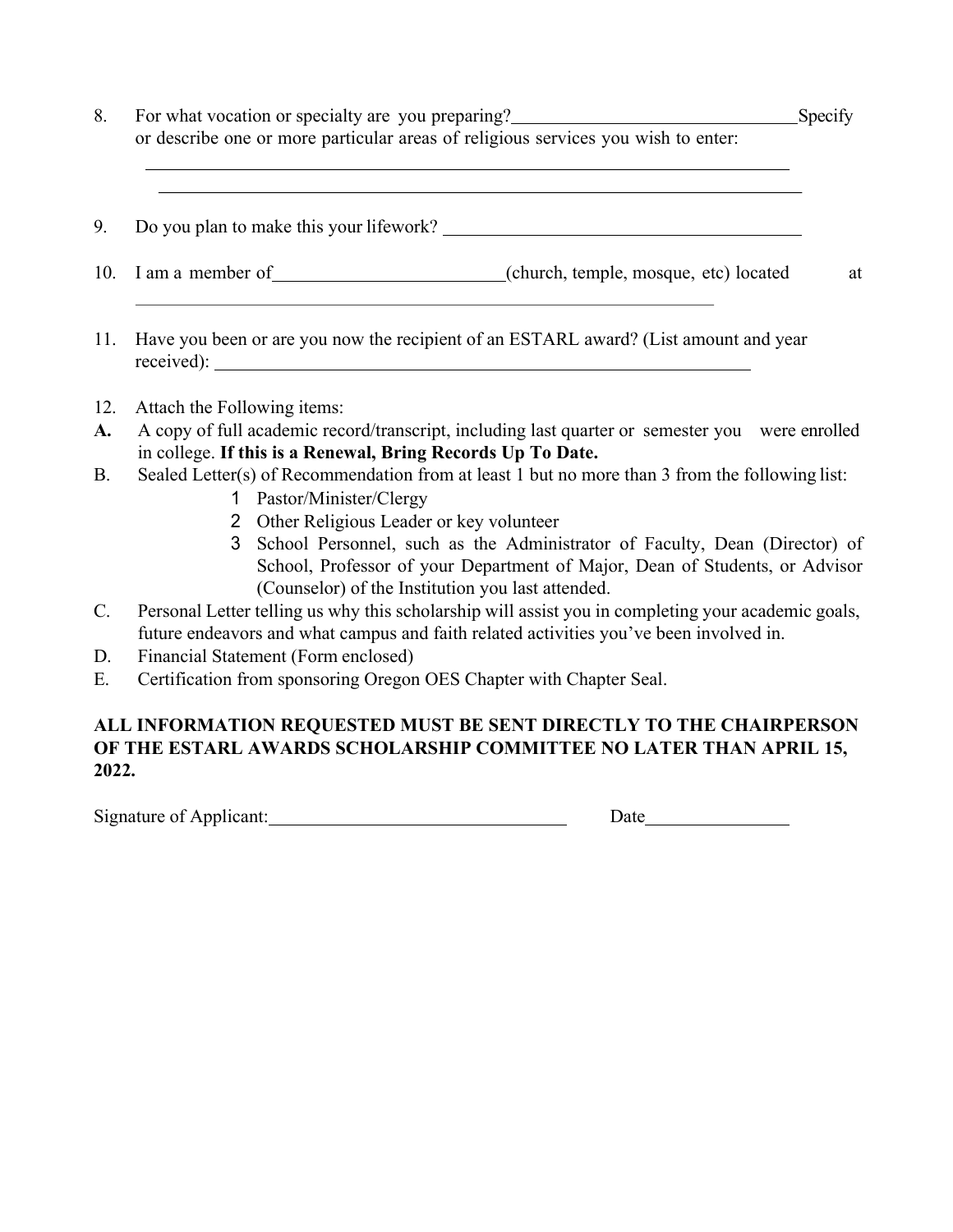#### **SPONSORING ORDER OF EASTERN STAR CHAPTER CERTIFICATION**

Name of sponsoring Chapter

Name(s) of Chapter members recommending applicant for sponsorship:

Members of Chapter #

<u> 1989 - Johann Barn, fransk politik (d. 1989)</u>

find the applicant to be morally suitable for membership in the Order of the Eastern Star and not currently under supervision of any county, state or federal judicial system.

Signature of Worthy Matron:

Signature of Secretary:

Date:

Seal: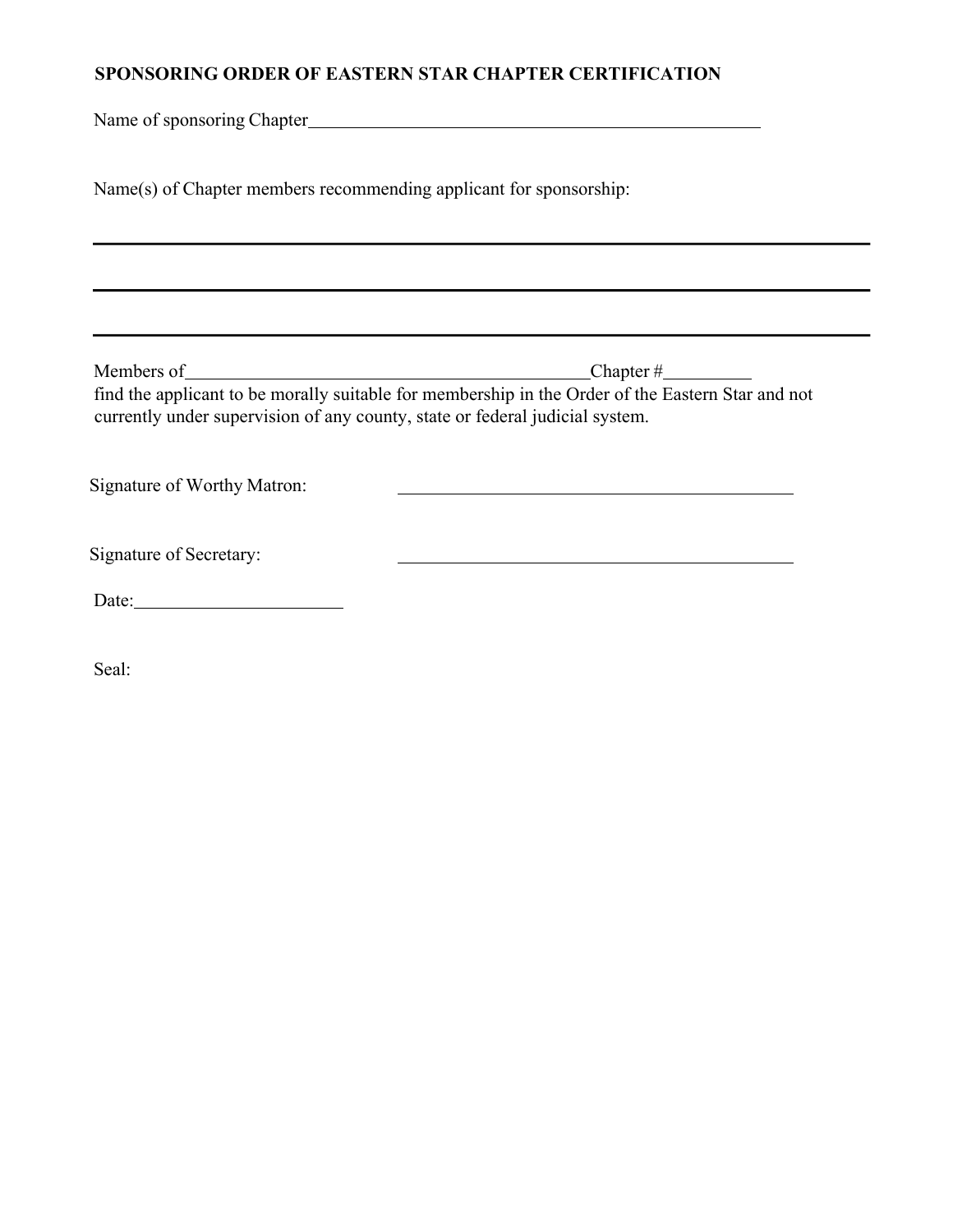# ESTARL SCHOLARSHIP AWARDS - FINANCIAL STATEMENT **ESTIMATED INCOME AND EXPENSES BASED ON 12 MONTH PERIOD**

| <b>SUMMER GROSS EARNINGS</b><br><b>GROSS EARNINGS DURING ACADEMIC YEAR</b> | \$<br>\$ |
|----------------------------------------------------------------------------|----------|
|                                                                            |          |
| <b>INCOME FROM APPLICANT'S PARENTS</b>                                     | \$       |
| <b>GROSS EARNINGS OF DOMESTIC PARTNER</b>                                  | \$       |
| INCOME FROM DOMESTIC PARTNER'S<br><b>PARENTS</b>                           | \$       |
| SAVINGS AND OTHER ASSETS                                                   | \$       |
| GRANTS AND SCHOLARSHIPS (OTHER THAN<br>ESTARL)                             | \$       |
| <b>LOANS</b>                                                               | \$       |
| VETERANS BENEFITS - (INCLUDING GI BILL)                                    | \$       |
| <b>OTHER INCOME</b>                                                        | \$       |
| <b>TOTAL ESTIMATED INCOME</b>                                              | \$       |

#### **ESTIMATED EXPENSES**

| <b>TUITION</b>                                     | \$          |
|----------------------------------------------------|-------------|
| <b>FEES</b>                                        | \$          |
| ROOM OR RENT (INCLUDING UTILITIES)                 | \$          |
| <b>BOARD (OR FOOD)</b>                             | \$          |
| <b>BOOKS AND EDUCATIONAL SUPPLIES</b>              | \$          |
| <b>CLOTHING</b>                                    | \$          |
| <b>RECREATION</b>                                  | \$          |
| <b>INCIDENTALS</b>                                 | \$          |
| MEDICAL AND DENTAL (INCLUDING<br><b>INSURANCE)</b> | $\mathbf S$ |
| TRAVELING (AUTO, BUS, AIR, ETC.)                   | \$          |
| <b>CHILD CARE</b>                                  | \$          |
| <b>INCOME TAXES</b>                                | \$          |
| OTHER EXPENSES (PLEASE LIST):                      | \$          |
|                                                    | \$          |
|                                                    | \$          |
|                                                    | \$          |
| <b>TOTAL ESTIMATED EXPENSES</b>                    | \$          |
|                                                    |             |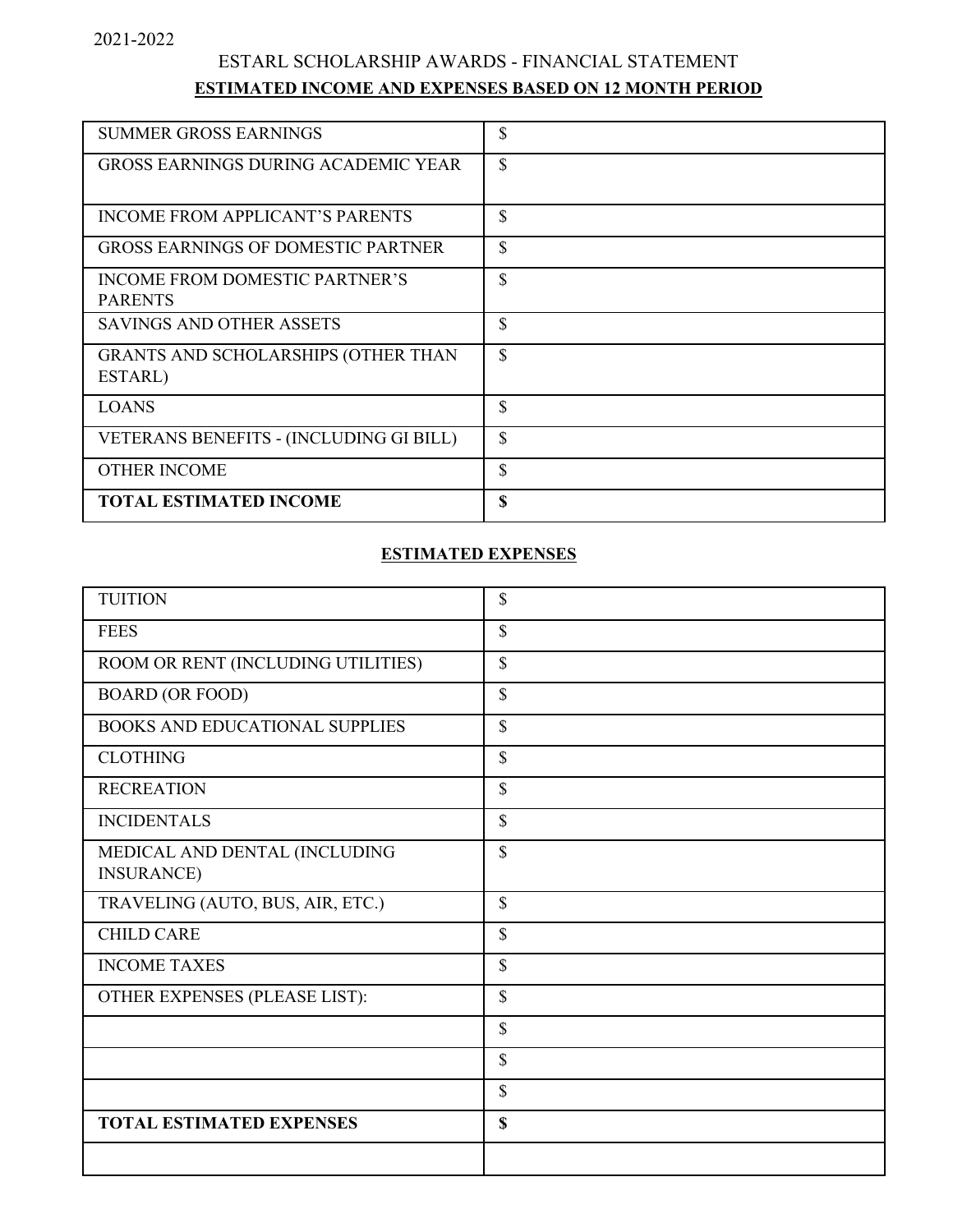#### ESTARL SCHOLARSHIP AWARDS - FINANCIAL STATEMENT **OUTSTANDING DEBTS OF YOURSELF OR DOMESTIC PARTNER**



# **SPECIAL CIRCUMSTANCES OR NEEDS RELATIVE TO THIS APPLICATION**

(SIGNATURE)